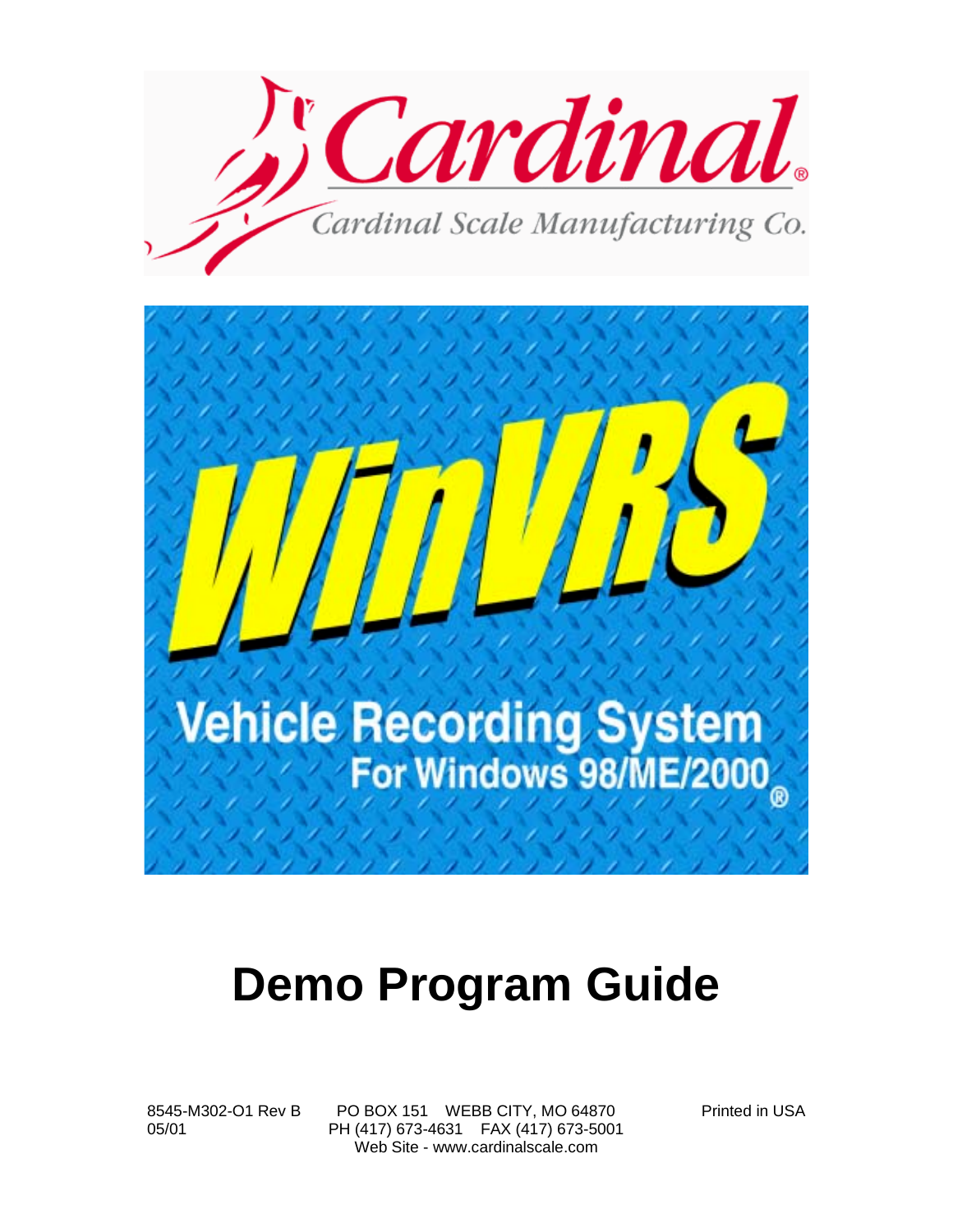#### **Introduction**

Thank you for your interest in the Cardinal WinVRS Truck Weight Management Software. This program was written with the same Cardinal quality and reliability as our scales and indicators at our factory in Webb City, Missouri. We hope you find this package efficient and easy to use and that it will benefit your business.

This guide will assist you through installation and operation of your demo software. Please read it thoroughly before installing the demo software and keep it handy for future reference.

#### **Installation**

- 1. Start your computer.
- 2. Insert this CD into the CD-ROM drive.
- 3. For systems with autorun enabled, an installation screen will automatically appear (see the figure below).
- 4. Select "Install WinVRS" then follow the onscreen instructions.

#### **Note:** For systems without autorun enable,

- 1. Click "Start" on the task bar and then "Run".
- 2. Type **x:\launcher.exe**, where **x** is the letter representing your CD-ROM drive, and then click "OK".
- 3. The installation screen will automatically appear (see the figure below).
- 4. Select "Install WinVRS" then follow the onscreen instructions.



#### **Viewing and Printing the WinVRS Users Guide**

The WinVRS Users Guide is based on the Adobe Acrobat PDF file format. It requires Acrobat Reader version 3.0 or later to access. If you have Acrobat Reader 3.0 or later installed, select "View/Print WinVRS Manual" from the installation screen. You can explore the full extent of the WinVRS program from there. When printing, you may want to check "Shrink to Fit" in your Print dialog box, to make sure all of the information fits on the printed page.

If you do not currently have Adobe Acrobat Reader installed, select the "Install Acrobat Reader" from the installation screen and follow the onscreen instructions.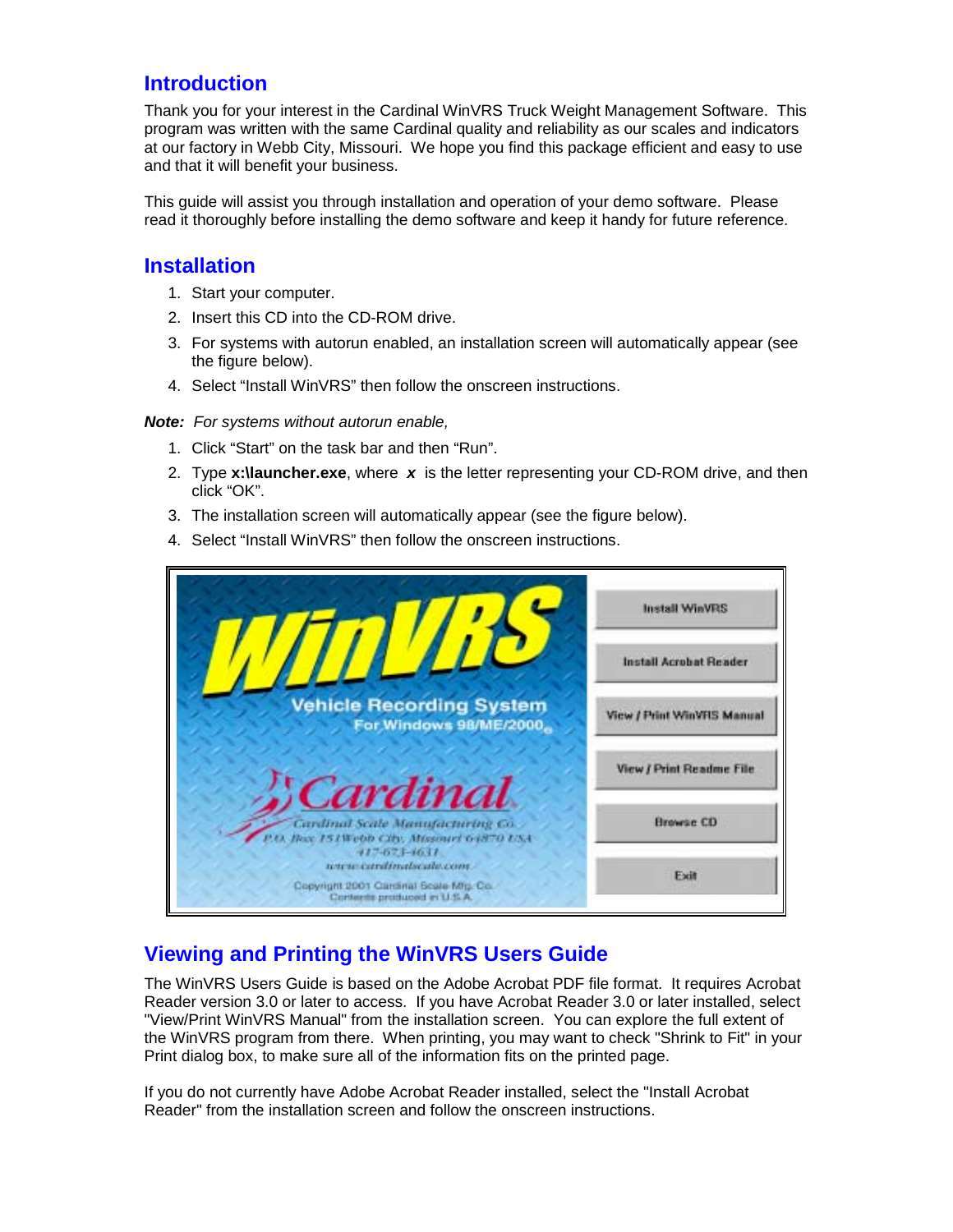### **Getting started**

- 1. Click the WinVRS, icon to start the program.
- 2. The "Operator Login" screen will appear prompting you for an Operator ID and Password. A valid operator ID and password must be entered.
- 3. The default WinVRS login ID for supervisor level access on this demo is 4. The password is also 4. Enter the number 4 for both.
- 4. After initial system setup, the default login ID and password may be changed.
- 5. You will then see the WinVRS system menu. Select Manual Transaction from the menu. As you probably do not have a scale connected to your PC you cannot run an automatic transaction. (If you do have a scale connected to the weight instrument, WinVRS must be configured properly. You would find this by clicking the FILE MENU and selecting CONFIGURATION).
- 6. To continue with the manual transaction, type in the vehicle number 2X22 in the Vehicle ID box and depress the TAB key. This will automatically call up all associated information for this truck. You may see all trucks in the database by clicking on the small box next to the Vehicle ID entry box.
- 7. You can pre-define what information is required to process a truck. You can select only those selections to appear on the transaction screen. On this demo transaction you will notice that the Account, Material, PO#, and Destination are filled in automatically as they have been assigned to that truck through the Vehicle Maintenance screen. You may see an example of this by selecting Vehicle Maintenance from the Menu screen. You can automatically go to the Menu screen by selecting Menu from the Status bar on the bottom of the WinVRS screen.
- 8. Notice that when you have selected the vehicle 2X22, that the "6 OK" is flashing on the bottom tool bar. This means that the transaction is ready to print. You can either depress the F6 key on the PC keyboard or click on this box.
- 9. This system will then prompt you for print, yes/no.
- 10. YOU CAN ONLY RUN 15 TRANSACTIONS AT A TIME ON THIS DEMO DISK. TO REFRESH THE TRANSACTION MEMORY YOU MUST GO TO THE SYSTEM MENU AND SELECT "UTILITIES". THEN SELECT "CLEAR ACCUMULATORS" AND "POST TRANSACTIONS". This will move all of the transactions from the daily to the weekly reports.
- 11. IF YOU HAVE THE SYSTEM CONNECTED TO A COMPATIBLE WEIGH INDICATOR AND PRINTER, YOU NEED ONLY ENTER A TRUCK ID AND DEPRESS F6 TO COMPLETE A TRANSACTION. VERY FAST!
- 12. To further investigate your WinVRS software please select MENU and review all of the selections.
- 13. WinVRS includes an easy to use ticket formatter for the creation and editing of a ticket or transaction log. This is very handy if you have pre-printed forms you wish to use. Just select Ticket Formatter from the FILE Menu.
- 14. WinVRS is a very powerful tool and offers you, the manager, security features you would expect. To find these security password assignments, click on the FILE Menu and select Configuration. Select Supervisor/Operator set-up. From here you can control what functions the operator has access to.
- 15. While in the Configuration Program System Menu, select Operation Configuration. This is the power behind the WinVRS program. You enable/disable the fields required for your operation and also assign mandatory entries to process a transaction.
- 16. To return to the WinVRS operating screen just click the FILE Menu and select WinVRS. The program will start again and prompt you for the Operator ID and Password.
- 17. To view the transactions that you have completed, select Summary Reports from the Menu. Click on the report you would like to see and select Preview. If two or more reports are selected, Print would be your only selection.
- 18. To view the easy to use disk utilities, click Disk Utilities from the Menu screen. All reports come with designated ASCII file names for exporting to the drive of your choice.